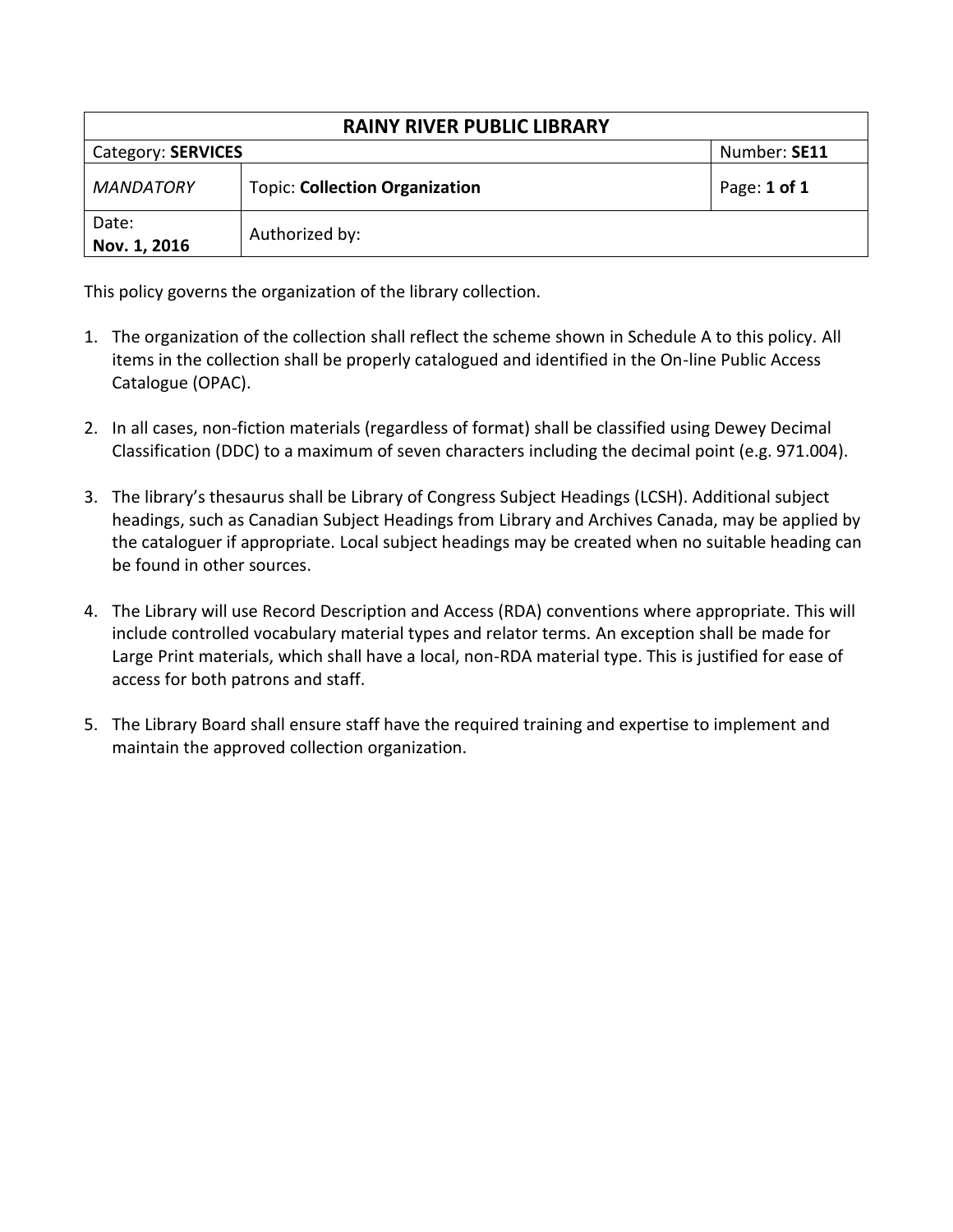| <b>RAINY RIVER PUBLIC LIBRARY</b> |                                             |                  |  |  |  |
|-----------------------------------|---------------------------------------------|------------------|--|--|--|
| Category: SERVICES                | Number: SE11                                |                  |  |  |  |
| <b>MANDATORY</b>                  | Topic: Collection Organization - Schedule A | Page: $1$ of $1$ |  |  |  |
| Date:<br>Nov. 1, 2016             | Authorized by:                              |                  |  |  |  |

## **TABLE OF CALL NUMBERS RAINY RIVER PUBLIC LIBRARY**

*NB: All call numbers have the leader RR. In all cases, cutters shall be three characters. Grayed-out types are not currently used, are no longer actively acquired for the collection or need special cataloguing by the CEO.*

| Apollo         |                             |                                                 |
|----------------|-----------------------------|-------------------------------------------------|
| Item           | Name                        | Pattern                                         |
| Type           |                             |                                                 |
| 1              | Unassigned                  |                                                 |
| $\overline{2}$ | <b>CD</b>                   | <b>AUDIO MUSIC cutter</b>                       |
| 3              | CD-ROM                      |                                                 |
| 4              | <b>DAISY CD</b>             | Fiction = AUDIO cutter CNIB                     |
|                |                             | Non-fiction = AUDIO Dewey (xxx.xxx) cutter CNIB |
| 5              | <b>DVD</b>                  | Fiction = DVD cutter                            |
|                |                             | Non-fiction = DVD Dewey (xxx.xxx) cutter        |
| 6              | <b>DVD - Series</b>         | <b>DVD cutter SERIES</b>                        |
| $\overline{7}$ | eBook                       |                                                 |
| 8              | eBook Reader                |                                                 |
| 9              | Enclosure                   | <b>RR ENCLOSURE</b>                             |
| 10             | Equipment/Hardware          |                                                 |
| 11             | Fiction                     | <b>FIC cutter</b>                               |
| 12             | Harlequin                   | <b>RR HARLEQUIN</b>                             |
| 13             | Juvenile Board Book         | JP cutter BOARD BOOK                            |
| 14             | Juvenile DVD                | Fiction = JDVD cutter                           |
|                |                             | Non-fiction = JDVD Dewey (xxx.xxx) cutter       |
| 15             | Juvenile DVD - Series       | Fiction = JDVD cutter                           |
|                |                             | Non-fiction = JDVD Dewey (xxx.xxx) cutter       |
| 16             | Juvenile Easy Reader        | JE cutter                                       |
| 17             | Juvenile Fiction            | JFIC cutter                                     |
| 18             | Juvenile Magazine           | <b>YEAR: MON</b>                                |
| 19             | Juvenile Non-fiction        | J Dewey (xxx.xxx) cutter                        |
| 20             | Juvenile Paperback          |                                                 |
| 21             | Juvenile Picture Book       | JP cutter                                       |
| 22             | Juvenile Reference          | JREF Dewey (xxx.xxx) cutter                     |
| 23             | Juvenile Series             | <b>JFIC cutter SERIES</b>                       |
| 24             | Juvenile Talking Book on CD | Fiction = JAUDIO cutter                         |
|                |                             | Non-fiction = JAUDIO Dewey (xxx.xxx) cutter     |